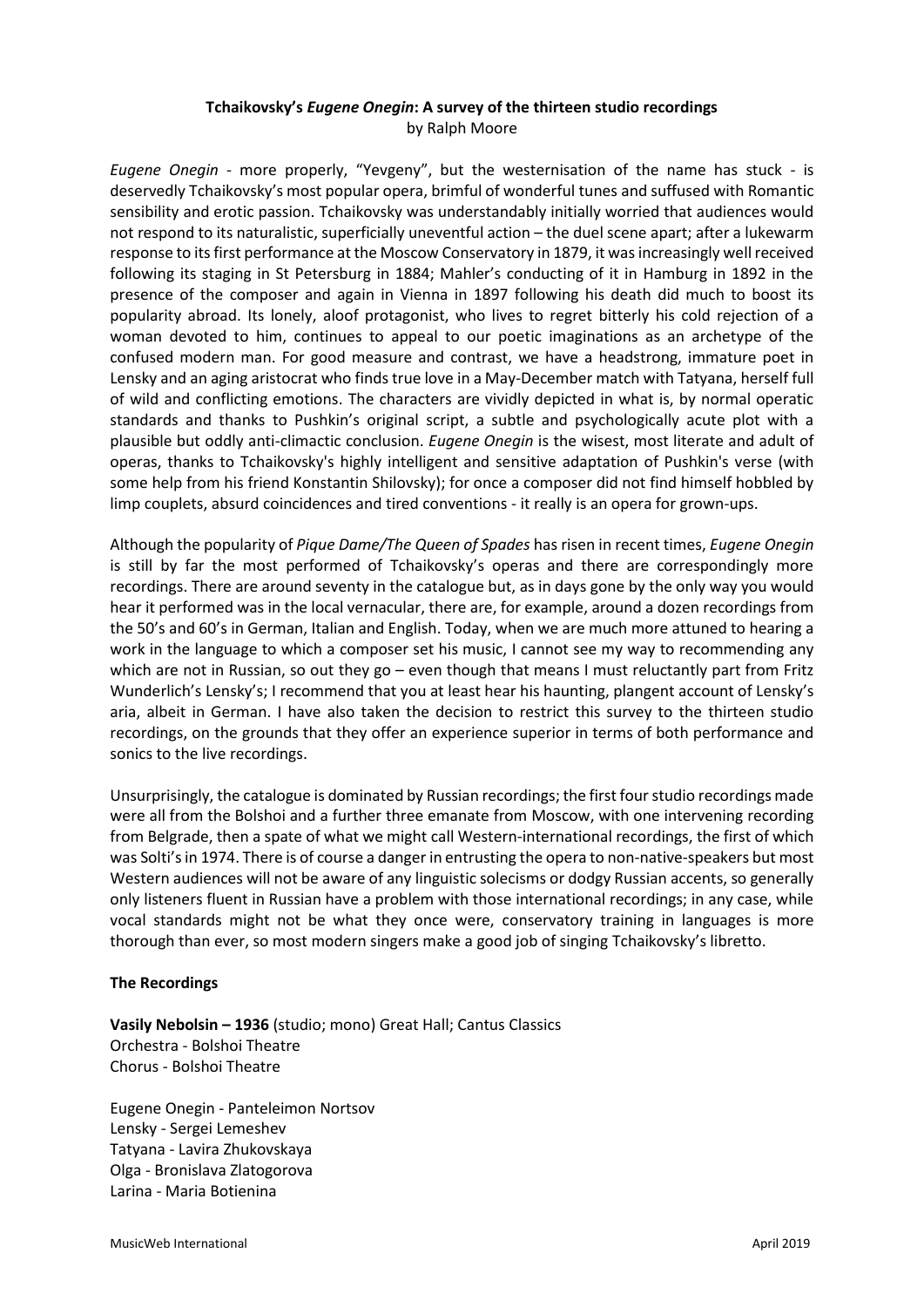Filippyevna - Konkordiya Antarova Gremin - Aleksandr Stepanovich Pirogov Triquet - I. Kovalenko

This was in fact the soundtrack of a film. The sound is tiny and blaring but listenable by those habituated to vintage recordings, even though it is very redolent of a vanished age. The voices are very good: neat, vibrant and devoid of wobble and the whole is driven along by Nebolsin's refusal to linger – indeed at times his propulsiveness borders on the absurd; I wonder if considerations of 78 rpm side length was a factor?

The main vocal attractions here must be Lemeshev's supple, plangent Lensky and Pirogov's lovely cameo as Gremin (despite his tendency to go sharp). I find Nortsov's Onegin to be beautifully sung but cool and detached to the point of non-involvement – perhaps that is at least initially deliberate to portray the disdainful haughtiness of Onegin's personality; he warms up a bit in Act Three. I will not belabour my appraisal as my MWI colleague Rob Barnett [reviewed the Great Hall issue](http://www.musicweb-international.com/classrev/2004/Aug04/Onegin.htm) back in 2004 and I have little more to add beyond endorsing his verdict that "This set is inevitably for specialist collectors offering an invaluable and unique insight into 1930s performing and singing styles."

**Alexander Melik-Pasheyev/Alexander Ivanovich Orlov – 1937** (studio; mono) Naxos

Orchestra - Bolshoi Theatre Chorus - Bolshoi Theatre

Eugene Onegin - Panteleimon Nortsov Lensky - Ivan Kozlovsky Tatyana - Yelena Dimitrievna Kruglikova Olga - Elisabeta Antonova Larina - Lyudmila G. Rudintskaya Filippyevna - Vera Makarova-Sevcenko Gremin - Maxim Mikhailov Triquet - Sergei Ostraumov Zaretzky - Maxim Mikhailov Captain - Anatoli Mineev

It is strange how often in Soviet Russia, recordings of the same work, sometimes with very similar or even the same casts, were re-made within a year or two of each other; so here you have a second Bolshoi recording with the same baritone who recorded it the previous year but otherwise a different cast – and the chance to hear Kozlovsky, the other great lyric tenor of their generation, instead of Lemeshev as Lensky. Apparently the conducting was split between two conductors; the sound here is considerably better than the filmtrack, especially as restored by Mark Obert-Thorn for Naxos.

As you would expect from a conductor of Melik-Pasheyev's pedigree, pacing and phrasing and are entirely authentic and satisfactory. We hear the same lyric baritone as for Nebolsin the year before and Kruglikova in predictably fresher voice than for Orlov a decade later and a supporting cast replete with voices if a quality that seemed inexhaustible in that era; even the solo tenor peasant is excellent. Then are a couple of advantages to this recording over the one from the previous year: I find Maxim Mikhailov's Gremin to be steadier and more beautiful than Pirogov's – what low notes! - and Melik-Pasheyev's greater flexibility preferable to Nebolsin, who is rather hard -driven, but Vera Makarova makes an oddly youthful-sounding Nanny and given the overlap of the Onegins and the quality of singing and playing common to both, there really isn't much to choose between this and Nebolsin's recording. The collector of vintage versions will want at least one of the three: this, Nebolsin or Orlov 1948.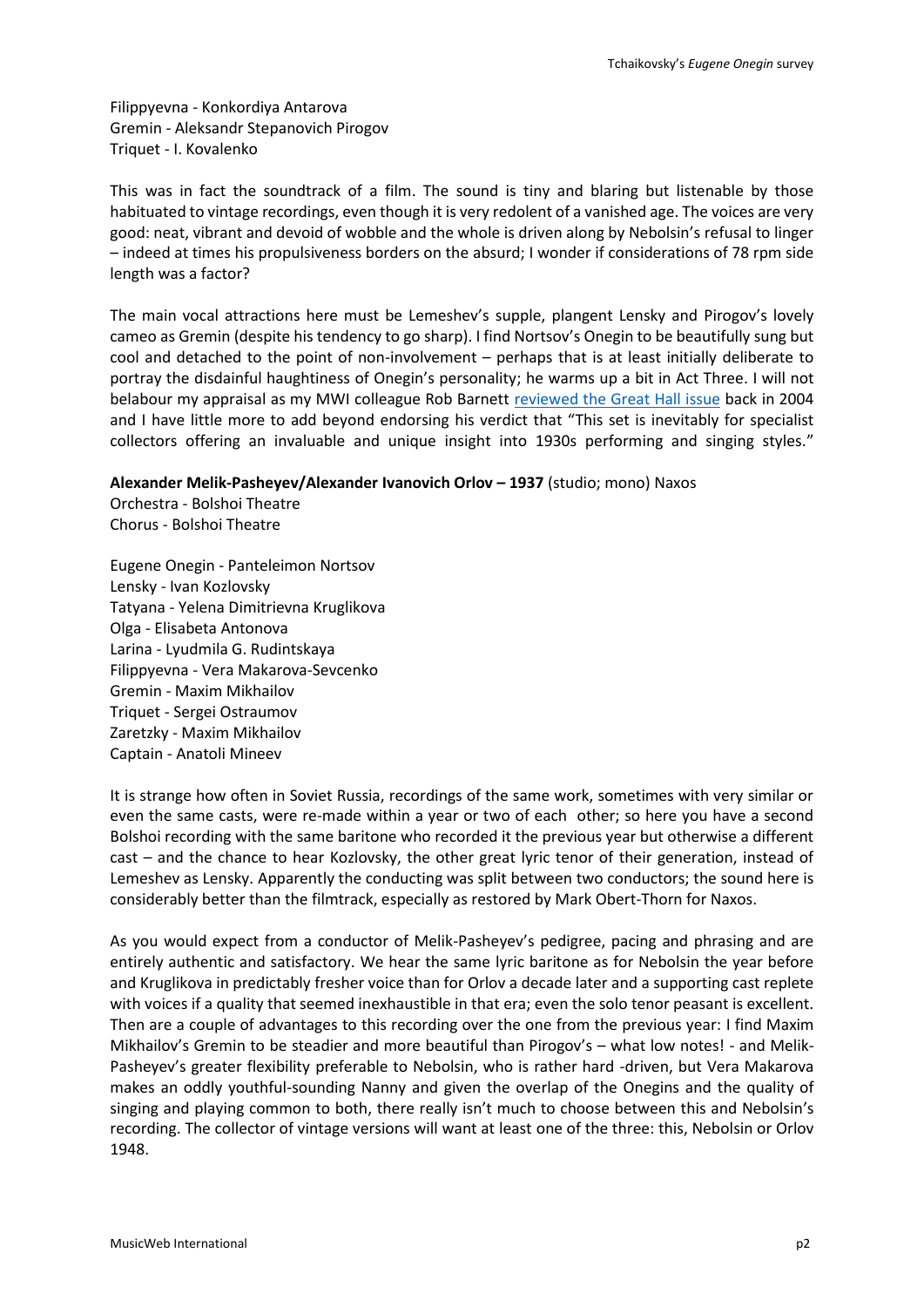#### **Alexander Ivanovich Orlov – 1948** (studio; mono) Myto; Arkadia; Preiser; Cantus Classics

Orchestra - Bolshoi Theatre Chorus - Bolshoi Theatre

Eugene Onegin - Andrey Alexeyevich Ivanov Lensky - Ivan Kozlovsky Tatyana - Yelena Dimitrievna Kruglikova Olga - Maria Maksakova Larina - Bronislawa Amborskaya Filippyevna - Fayina Petrova Gremin - Mark Reizen Triquet - I. Kovalenko

This is the third Bolshoi recording with another outstanding cast, in much better sound than the previous two – in fact, there is so little hiss, swish or distortion that, apart from a little harshness, you will hardly notice that this is derived from 78's.

The conducting is excellent – you can immediately hear the drive, flexibility and sensitivity in the prelude. As an example of Orlov's mastery, try the conversation between Tatyana and her Nanny before the Letter Scene; everything is brought alive via rubato, varied dynamics and the command of the singers over the text. There are one or two eccentricities: the Peasants' Chorus first sounds so hushed and reverential that it is more like a monastic choir at Vespers, but it's very beautiful and soon turns suitably rumbustious; I also find the tempo of the waltz opening Act 2 too frenetic, but otherwise everything is really apt, with a real swing in the rhythms.

We have a fine array of voices here. Kruglikova has a rather plaintive, piping tone, but she sounds really young and girlish; her soprano is clean and powerful, and in common with all the female voices here, it is properly registered, able to make pleasing excursions into the lower register. The Olga is a little arch but characterful.

Among the men, the star is Kozlovsky; each if his three solo arias is a highlight. His sweet, seductive tenor sounds oddly androgynous until he swells into the big notes with surprising power and the "liberties" he takes with tempi are as nothing when the voice is this alluring and expressive. He caresses the long lines with lovely legato and contrasts so well with the plainer, virile baritone of Ivanov, whose fast vibrato and straightforward manner is in the line typical of Russian exponents of the role of Onegin. The Triquet has a twee tremolo but that's not damaging for that fey cameo. Best of all, is another cameo from the great Mark Reizen as Gremin: incomparable bass singing, beautiful, moving and technically flawless: perfection. (Incidentally, if you do not know it, go to YouTube to hear the astounding rendition Reizen gave of this aria as part of the celebrations of his 90th birthday at the Bolshoi thirty-seven years later in 1985.

To hear how this opera was performed at its best in Soviet Russia, try this or the Khaikin, reviewed next; they are in many ways similar and equally recommendable.

**Boris Khaikin – 1955** (studio; mono/Ambient Stereo\*) Melodiya; Opera d'Oro; Preiser; Pristine\* Orchestra - Bolshoi Theatre Chorus - Bolshoi Theatre

Eugene Onegin - Eugene Belov Lensky - Sergei Lemeshev Tatyana - Galina Vishnevskaya Olga - Larissa Avdeyeva Larina - Valentina Petrova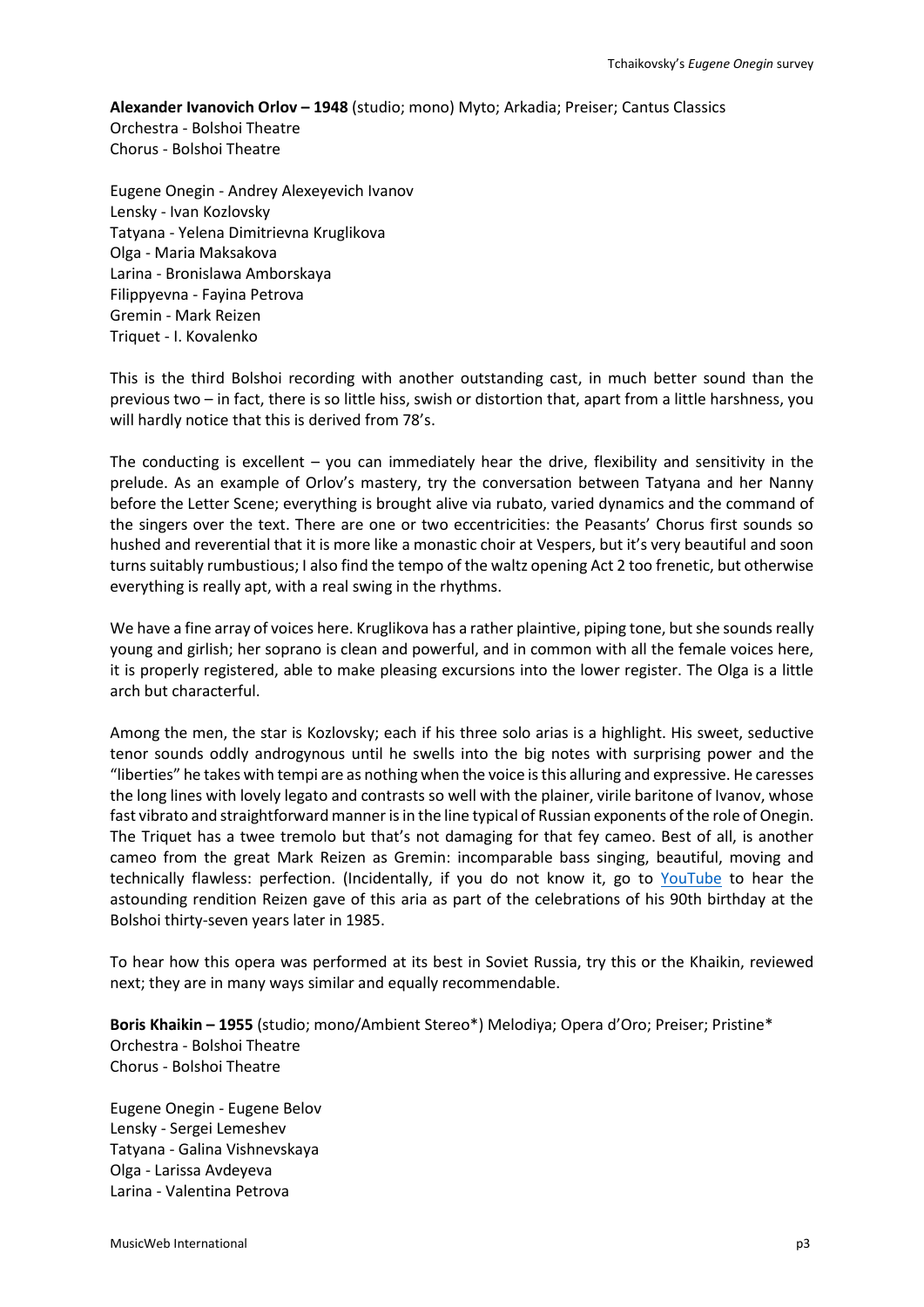Filippyevna - Eugenia Verbitskaya Gremin - Ivan Petrov Triquet - Andrei Sokolov Zaretzky - Igor Mikhailov

This 1955 Soviet recording was technically very good for its era in very clear, forward mono sound which captures perfectly that peculiarly Russian atmosphere so essential to the piece. It has been available in Melodiya's own transfer to CD and what is apparently a good transfer from master tapes on Preiser but I have not heard those. I have, however, owned the acceptable budget Opera d'Oro issue, which you can buy in its basic version or in the de luxe set with libretto. As it is just a straight transfer of LPs onto CD, without much in the way of re-mastering, there is some swish and crackle from time to time and a deadness to the acoustic which does not enhance the voices.

However, in this new "Ambient Stereo" re-mastering from the original Melodiya LPs, Andrew Rose has worked his usual magic for Pristine. Extraneous noise has been removed and the somewhat harsh and airless sound has been transformed to give the recording real depth in the lower frequencies and space around the voices. The volume level is appreciably higher than the Opera d'Oro CDs and as such we are given a more detailed sound-picture.

Conductor Boris Khaikin ensures that all kinds of subtleties emerge. To take an example at random, listen to the way he and the orchestra follow every accelerando, rubato and nuance of the peerless Lemeshev's first aria, "Ya lyublyu vas", his declaration of love to Olga. It's as if singer and instruments are breathing in concert. It is noticeable how quickly Khaikin moves things along - no dopey, droopy mooning and lingering. Depth of feeling is conveyed by the singer-actors inflecting the words with emotional colour and by the conductor's constant, minute attention to phrasing. No tempo is constantly sustained for more than a few bars before something is marked or emphasised. It never sounds contrived or artificial - this is singing as natural as speaking. I love the way Khaikin differentiates through orchestral style between the boisterous, provincial party hosted by the Larin family for Tatyana's name-day and the grand, elegant St Petersburg ball where Onegin re-encounters the mature Tatyana.

Vishnevskaya's bright, vibrant tones are perfect for the hysterical ingénue Tatyana in the first act. She matures wholly credibly into the grande dame of the last Act. Belov has been criticised as a dull stick of an Onegin but he, too, succeeds in convincing us of a transformation from aloofness to desperation. He evinces that directness and clarity with the text which characterises every member of the Bolshoi cast. His very forward, hard-edged baritone is perfect for the cocksure, patronising brute which is Onegin in the first act to the imploring wreck of the opera's last few pages. Onegin has doubtless been sung by baritones more intrinsically beautiful of voice such as Yuri Mazurok, Thomas Allen and Pavel Lisitsian, but Belov interacts sensitively with Vishnevskaya and certainly does not disappoint in the fervour of his appeal to Tatyana. The last scene builds to a thrilling and heart-rending climax.

The supremacy of this cast and performance is confirmed by a beautiful account of his great aria by Ivan Petrov as Prince Gremin. He manages to sound dignified, noble, mature and lovestruck all at once. What a treat to hear a true Russian basso profondo with the warmth, flexibility and top notes of a basso cantante. Lemeshev is without equal. His plangent, liquid tones and the ineffable sweetness of his tenor spoil you for all other interpreters of the super-sensitive Lensky. It's true that his conductor indulges him in some very elastic tempi during his two big arias, but when a voice is so beautiful, capable of such melting diminuendos and thrilling top notes, it craves indulgence. I wish M. Triquet sang his eulogising "couplets" for Tatyana in French rather than Russian as Michel Sénéchal does so memorably in the Solti recording but Andrei Sokolov here is another lovely tenor, so it's not really an issue.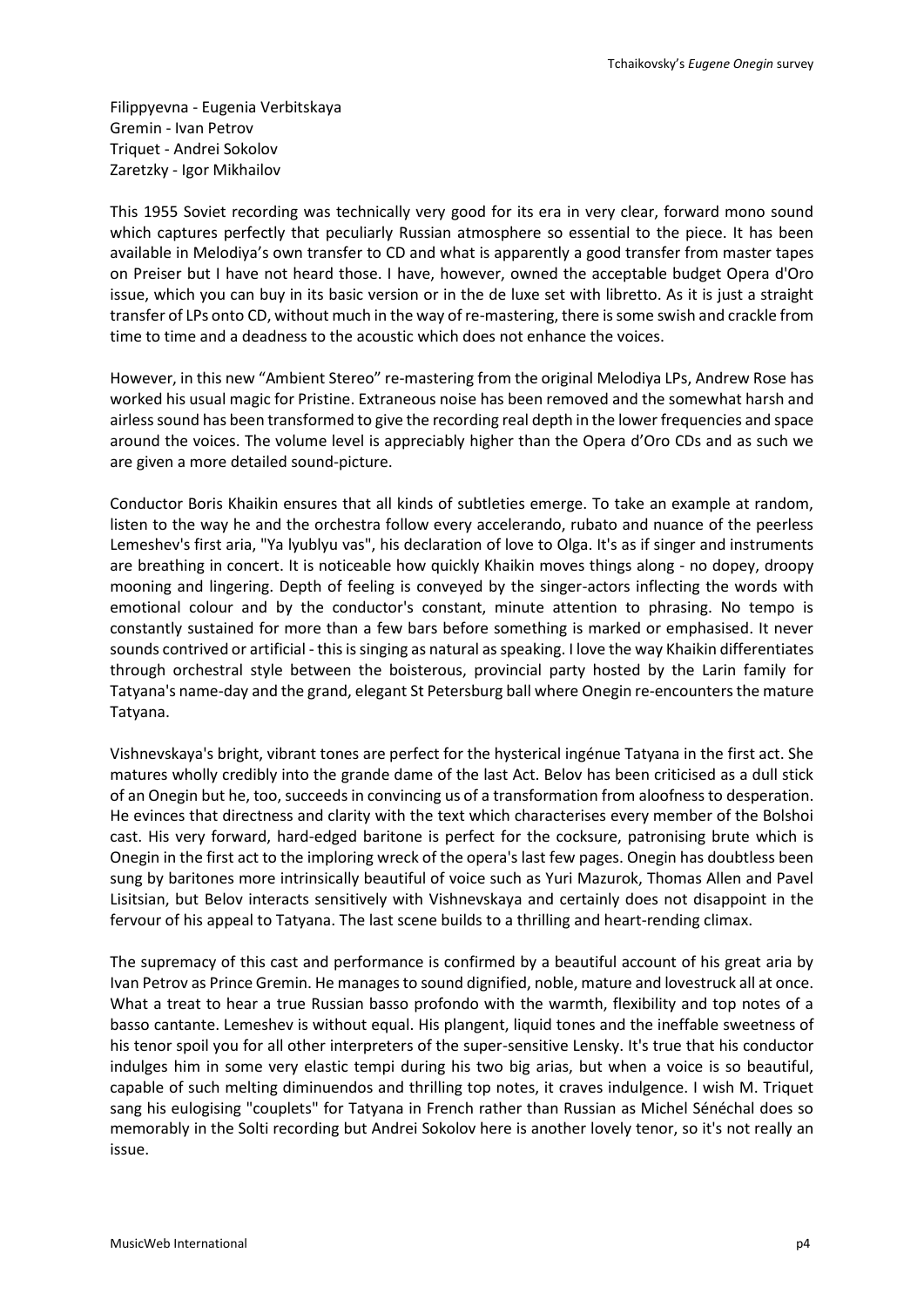This vintage account is surely one of the seminal, if not definitive, recordings by performers wholly immersed in Russian tradition and it has now been radically improved by Pristine. I have one little gripe, however: I cannot easily read the highly stylised "faux-Cyrillic" font that the Pristine designers have devised for the front cover artwork featuring the young Vishnevskaya. It's attractive and atmospheric but virtually illegible.

**Oscar Danon – 1955** (studio; stereo) Decca Eloquence Orchestra - Belgrade National Opera Chorus - Belgrade National Opera

Eugene Onegin - Dushan Popovich Lensky - Drago Starc Tatyana - Valeria Heybalova Olga - Biserka Cvejic Larina - Mira Vershevich Filippyevna - Melanie (Mila) Bugarinovic Gremin - Miroslav Changalovich Triquet - Stephan Andrashevich Zaretzky - Ilya Gligorievich

This is another first-time-on-CD release in the series of seven recordings of classic Russian operas made by Decca in Yugoslavia in 1955 and enjoys both good stereo sound and an excellent ensemble. That gives it a sonic advantage over the mono Bolshoi recording which, even in Pristine's excellent remastering, isn't as good as this.

Dušan Popović has a noble, rich-voiced baritone and is the most attractive singer here; he takes the eponymous, principal role in this recording and sings first a cool, elegant Onegin then permits an apt note of distraction to creep into voice. Several other singers made estimable contributions to the other recordings and are happily assembled in this recording to very pleasing effect. Valeria Heybal has a certain piercing, piping quality to her voice but is perfect here as Tatyana: febrile and girlishly impulsive in Act 1, and first regal then desperate in Act 3; her quick vibrato and vibrant tone easily suggest the depth of her pain and suffering as she struggles to overcome her feelings for Onegin. Their final duet is very moving. Drago Starc has a light, attractive tenor which convincingly suggests Lensky's impulsive immaturity; he has some steel in his voice, too, rising passionately to his jealous rupture with, and challenge to, his friend Onegin without necessarily eclipsing more famous exponents of the role. He may be no Wunderlich or Kozlovsky but he sings his big aria beautifully. Monsieur Triquet is nicely sung and characterised by Stepan Andrashevich even if his French is less than authentic. Miroslav Čangalović brings his steady, resonant bass to the role of Prince Gremin and sings feelingly of his love for Tatyana; it is a lovely cameo.

The orchestral playing is not without flaw: there is some poor intonation in the woodwind and flutes before the first duet and some occasional sour tuning in the strings but these recordings were made within a very tight time-frame so the odd blemish is understandable; they are in general very spirited and idiomatic. Danon's conducting is flexible and sensitive; he paces everything ideally, capturing the tension underlying the provincial jollities in the Larin household and the brilliance of the St Petersburg ball.

Its nearest rival is the 1955 Bolshoi studio recording; there are more glamorous recordings to be had and this recording does not supersede them, but as a whole it pleases in every department: singing, playing, conducting and sound. As such, it is entirely recommendable and a wholly satisfying account.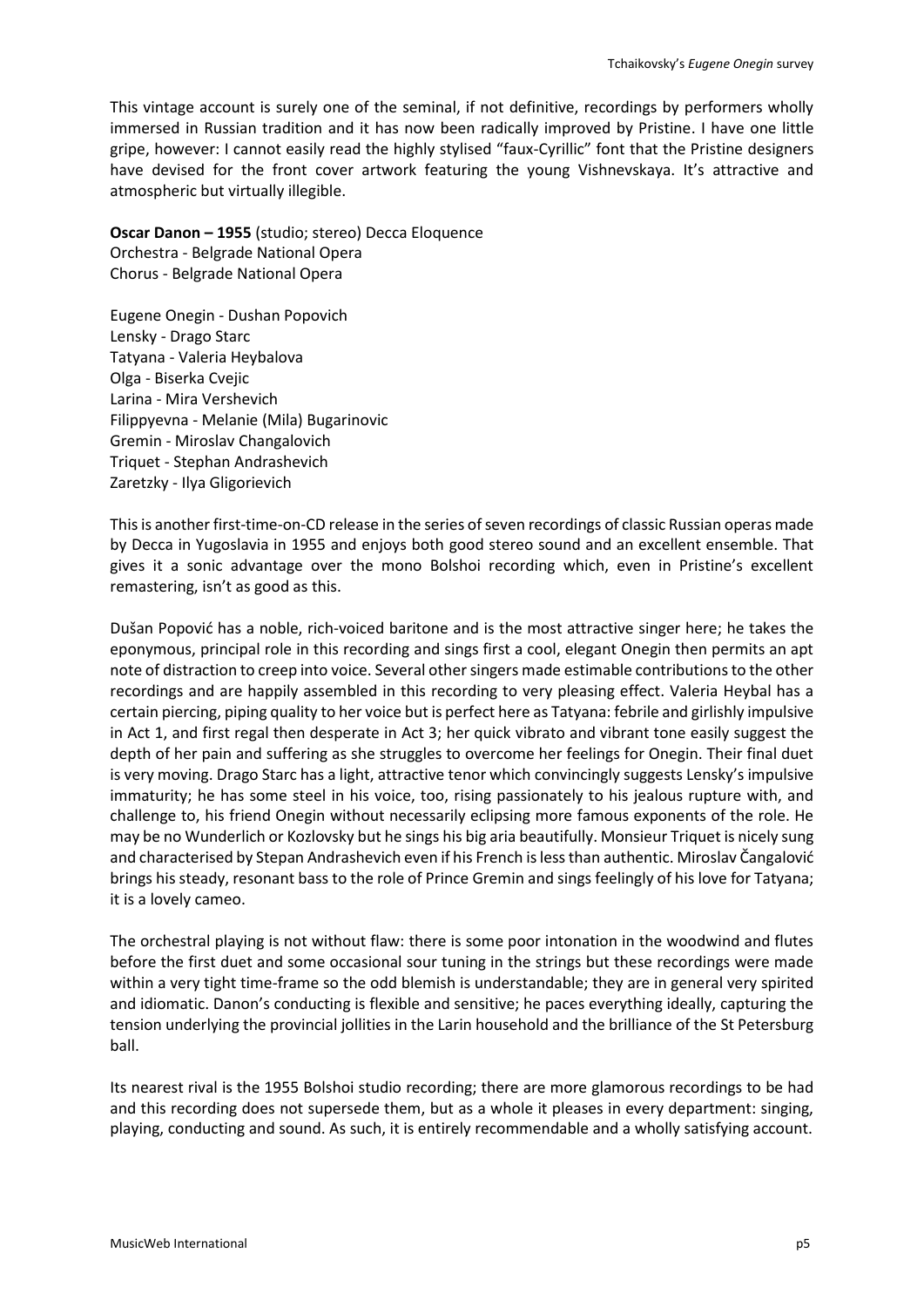## **Mstislav Rostropovich – 1970** (studio; stereo) Harmonia Mundi/Le Chant du Monde Orchestra - Bolshoi Theatre Chorus - Bolshoi Theatre

Eugene Onegin - Yuri Mazurok Lensky - Vladimir Atlantov Tatyana - Galina Vishnevskaya Olga - Tamara Sinyavskaya Larina - Tatiana Tugarinova Filippyevna - Larissa Avdeyeva Gremin - Alexandre Ognivstev Triquet - Vitali Vlassov Zaretzky - Mikhail Shkapysov Captain - Gennadi Pankov

This is currently unobtainable on CD and used copies are expensive, but you can download it and also hear it on **YouTube**, apparently transferred from LPs.

It has obvious attractions but some find Rostropovich, in direct contrast to the last recording reviewed here, to be a sluggish conductor, taking twenty minutes longer than Friedmann (who is too brisk) and over ten minutes more than most others. He seems to be in a Bernstein-style "hug-it-to-death" mode here, caressing and etiolating every phrase, which creates a kind of luxurious languor but compromises the drama. Galina Vishnevskaya is only 53 here and still in good voice despite some passing flatness and incipient wobble, but she is clearly fresher in the Khaikin recording fifteen years earlier and a "bottled" quality obscures the clarity of her tone. Furthermore, five of the singers here recorded the same roles for Ermler in 1979, now issued by Melodiya in improved sound.

Having said that, the cast here is of real quality; the opening conversation between the two older women reveals firm, strong voices instead of wobblers and once you get over a flaccid First Peasant, one singer after another delights; these are Russian voices of the Old School, like Del Monaco in a fur hat (they loved him in Moscow). Rich mezzo Tamara Sinyavskaya is just about the best Olga I know; Atlantov deploys his Otello-voice to make Lensky much less of a wimpy whiner than usual but also sings softly and beautifully when required; Mazurok is in his youthful prime in a favourite role and more engaged than he sometimes could be – I love his clean, incisive baritone. The cameo roles are disappointing: Vitali Vlassov is a bit weedy and unsteady and doesn't sing any of his couplets in French – and Rostropovich pulls their tempi about strangely; Alexandre Ognivstev is gusty as Gremin and indulges the weirdest kind of throttled tone for the last stanza of his encomium to love.

In my original review on MusicWeb of the Ermler recording, I referred to this as "flawed" but as a voicemaven, I have to say that I still thoroughly enjoy the way Rostropovich indulges his singers in expressive rubato and extended top notes. The stereo sound is somewhat over-resonant but recreates a theatrical atmosphere rather than the claustrophobic effect of some studio recordings. This isn't a first choice but I wish it were re-released, cleaned up, on CD.

**Georg Solti – 1974** (studio; stereo) Decca Orchestra - Covent Garden Chorus - John Aldis Choir

Eugene Onegin - Bernd Weikl Lensky - Stuart Burrows Tatyana - Teresa Kubiak Olga - Júlia Hamari Larina - Anna Reynolds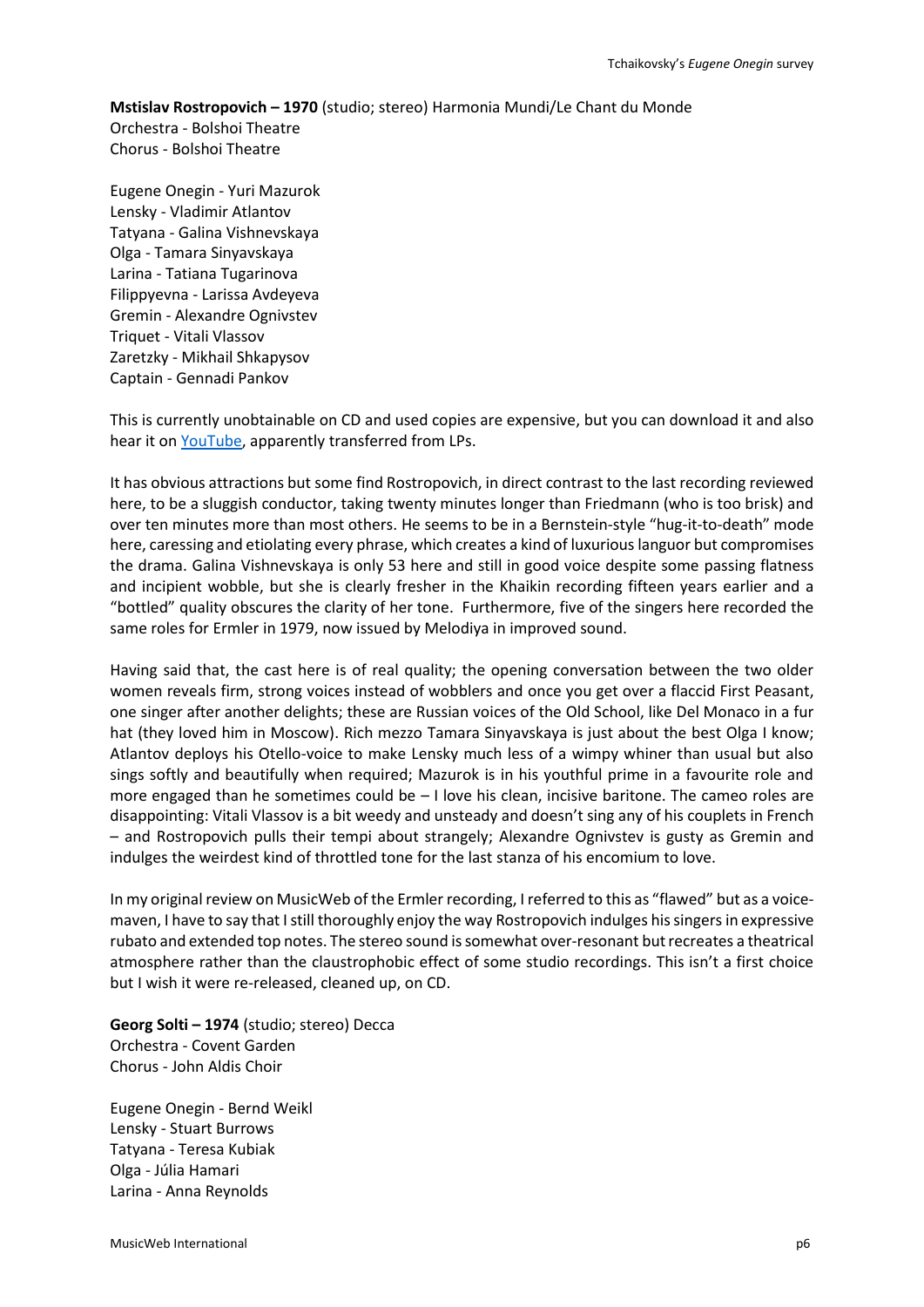Filippyevna - Enid Hartle Gremin - Nicolai Ghiaurov Triquet - Michel Sénéchal Zaretzky - Richard Van Allan Captain - William Mason

I admit to a sentimental attachment to this recording as I was imprinted by it long before I made the acquaintance of any others, but I think its merits stand independent of my bias, despite its "international", rather than "authentically Russian" character. True, there is not a Russian in sight but the singers were surely well coached; the very clarity of their – presumably syllabically learned - Russian helps the listener to follow. Weikl puts in a strong, vibrant performance as Onegin, vividly depicting the haughty scorn then the desperation which overwhelms him, and the beat which began to mar his vocal production as his career progressed is at worst merely incipient. Stuart Burrows – ever an under-rated tenor, I think – is meltingly beautiful as Lensky and Teresa Kubiak gives her best performance on record as Tatyana, very credibly encompassing the wide range of emotions the character experiences. They are strongly supported by a warm-voiced Júlia Hamari as Olga, one of the best Gremins in the glorious, massively authoritative Nicolai Ghiaurov in a favourite cameo role and some excellent Covet Garden regulars in secondary parts. Michel Sénéchal remains my favourite Monsieur Triquet; he is elegant and amusing, his unique Gallic timbre contrasting well with the Burrows' lyrical voice.

Solti is by no means too hard driven; to my ears, drama and lyricism are in perfect balance and his tempi are ideal. There are no weaknesses here and many strengths; this recording has withstood the test of time.

**Mark Ermler – 1979** (studio; stereo) Melodiya; Alto Orchestra - Bolshoi Theatre Chorus - Bolshoi Theatre

Eugene Onegin - Yuri Mazurok Lensky - Vladimir Atlantov Tatyana - Tamara Milashkina Olga - Tamara Sinyavskaya Larina - Tatiana Tugarinova Filippyevna - Larissa Avdeyeva Gremin - Evgeny Nesterenko Triquet - Lev Kuznetsov Zaretzky - Valery Yaroslavtsev Captain - Anton Japaridze

Of all the baritones who have recorded the eponymous (anti-) hero of this opera, few can encompass the vocal grace and elegance combined with hauteur required for the first Act, with the worldweariness of Act 2, then the desperation of Act 3. Thomas Allen comes close, but if I were to choose one has it all, it would be the great Yuri Mazurok in what became his signature role. He has long been a favourite baritone: I had the privilege of hearing him on stage at his peak as a patrician Conte di Luna at the Royal Opera House and recently glowingly reviewed this recital album, also on the Melodiya label, which includes the Act I aria from the recording of this opera.

Although made in 1979, this recording has the whiff of an earlier age about it; something to do with the rather harsh sound and an element of the old-fashioned "stand and sing" style in the delivery of the 100% Russian cast; indeed, five of the principal singers here are the same as are heard on Rostropovich's studio recording made nine years earlier. There are no problems with uncertain accents or verbal inflections here; these are artists with the music in their blood. The offstage, gradually coming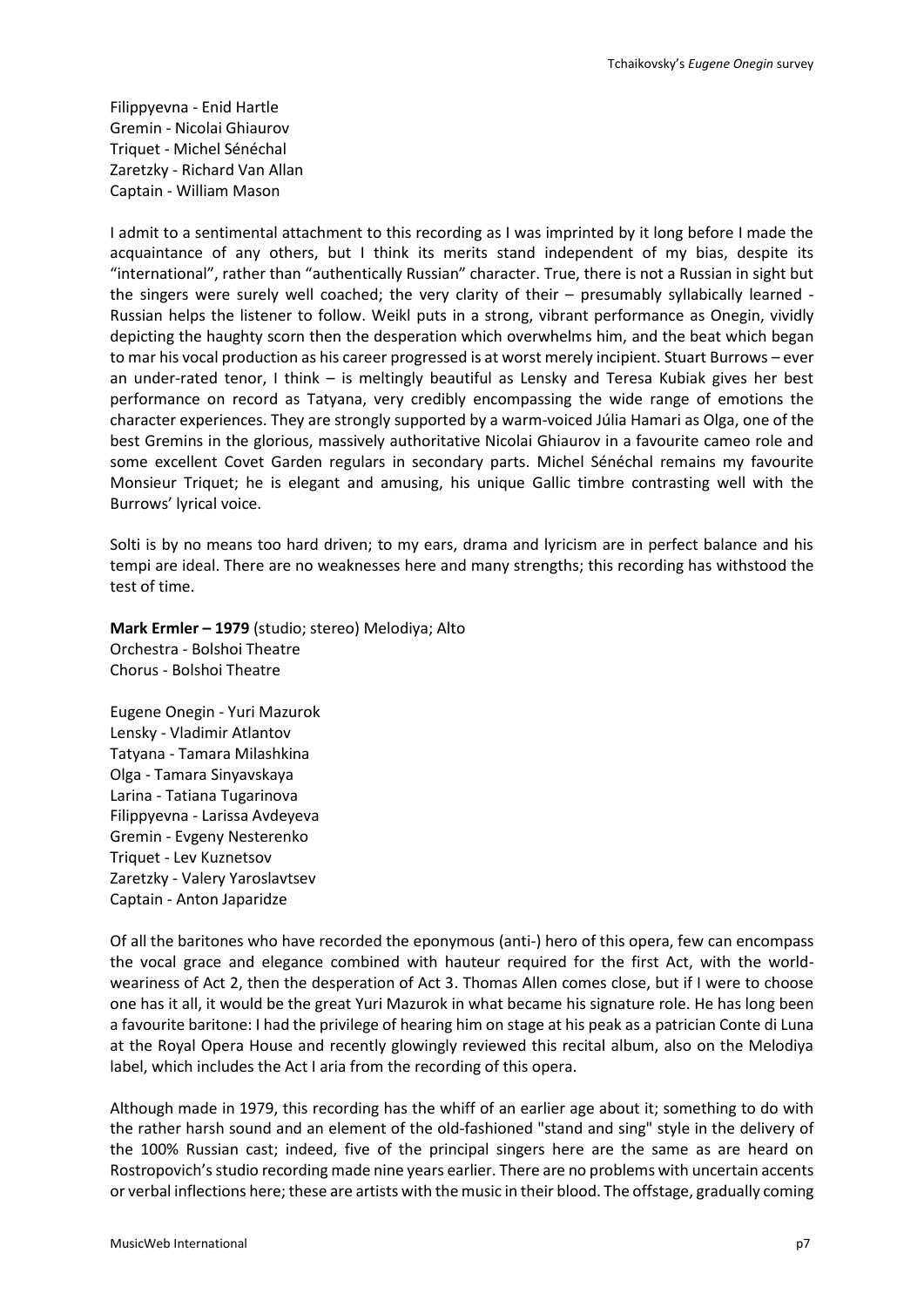onstage, peasants' chorus at the opening of Act 1 is splendid. As is often the case, the rather mature Tatyana - Tamara Milashkina, around fifty here - is more convincing as the married woman than the naive ingenue of the first act, but she does mostly successfully lighten her voice to begin with and despite a few shrill top notes delivers a sympathetic portrayal very much in the style of a young Vishnevskaya, her rival and compatriot. She made a poor Tosca in the studio recording three years earlier with the same tenor and baritone partners but is on much safer ground with Tchaikovsky than with Puccini. She was clearly an intelligent artist and compensates for her occasional lack of vocal allure by her identification with a role which suits her voice type, where her slightly "ingolato" vocal production suits the idiom.

Her Onegin was blessed with an exceptionally attractive, vibrant, light baritone, yet Mazurok could be a maddeningly stand-offish singer, sometimes failing to make much effort to complement his beauty of tone with a comparable depth of characterisation, Here, however, he adopts a slow-burn approach, rather like the performance as a whole, so that by the time we get to that unbearably poignant final meeting of the deux amants manqués their desperation is palpable. Milashkina's real-life husband, Vladimir Atlantov, is as stentorian and hard of tone as ever, with little of the poet about him, but his tenor is admirably firm and secure. The slight break in his voice credibly suggests Lensky's instability and immaturity and manages a lovely diminuendo at the end of his big aria. The Olga, Tamara Sinyavskaya, has a rich, vibrant mezzo-soprano. Nesterenko's resonant bass gives us a lovely vignette of Gremin, although no-one in my experience has approached the grave sincerity and nobility of Ghiaurov's bass except the mighty Mark Reizen.

Mark Ermler knows just how this piece should go, making the right contrasts between the provincial jollity of the dance music in the Larin household and the frenetic brilliance of the St Petersburg society ball - and speaking of provincial, there are fewer such moments from the orchestra than one might have feared, despite some quavery horns and wobbly strings, and they, too, really get the bit between their teeth in the final scene. It's a pity, however, that Monsieur Triquet's couplets plod and that he doesn't sing them in French, as he should; Michel Sénéchal for Solti is ideal, bringing out the comedy and charm of this cameo role and singing exquisitely.

The Melodiya remastering has tamed a lot of the shrillness and peaking which marred the original LPs and subsequent CD issues and has provided a warmer ambiance. Voices are very forward and "in your face" but instrumental detail is still apparent. The standard, attractive Melodiya cardboard digipack provides notes and track listings in Russian, French and English but no synopsis, let alone a libretto.

As a whole, this might not be a set to rival the excitement of Khaikin's famous 1955 mono recording or to match the brilliance of Solti's 1974 set, but it is a thoroughly authentic and enjoyable version of this wonderful opera and mandatory for admirers of Yuri Mazurok.

(Incidentally, the super-bargain Alto label issued this recording in 2009 as a "First issue in the West" but miscredited the conducting to Gennady Cherkasov and mistakenly gave the recording date as 1984. The sound is superior in the Melodiya re-issue, in any case.)

**Vladimir Fedoseyev – 1986** (studio; digital) Audiophile Classics Orchestra - Orchestra of the USSR Central Radio and Television Chorus - Chorus of the USSR Central Radio and Television

Eugene Onegin - Yuri Mazurok Lensky - Alexander Fedin Tatyana - Lydia Chernykh Olga - Tamara Sinyavskaya Larina - Emma Sarkisyan Filippyevna - Raisa Kotova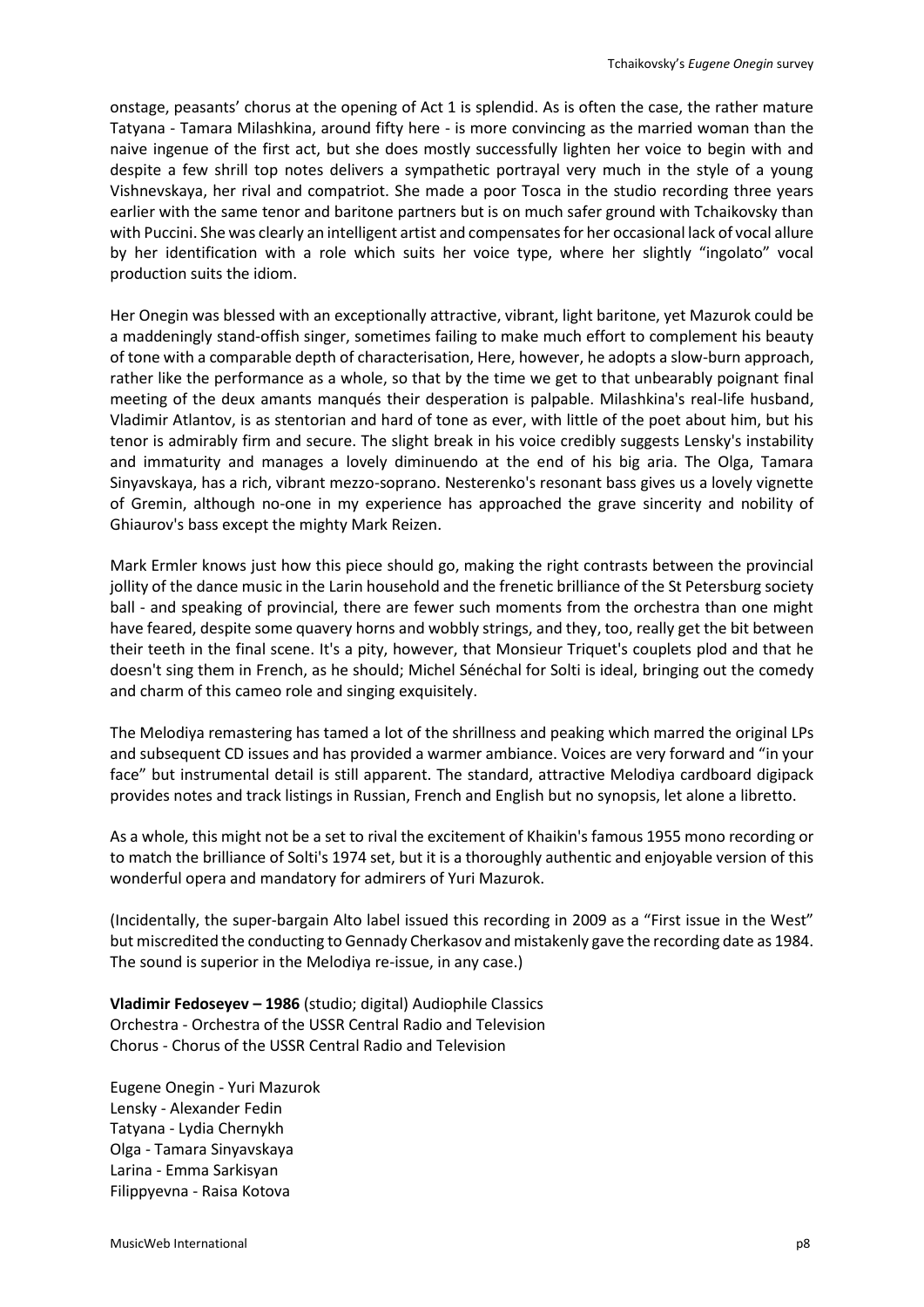Gremin - Alexander Vedernikov Triquet - Jannis Sprogis Zaretzky - Vladimir Matorin Captain - Vladimir Silaev

A 100% Russian recording conducted by an acknowledged master of the idiom starring the foremost Onegin of his age, albeit somewhat late in his career, must be worthy of esteem and serious consideration. The names in the cast list, Mazurok apart, are not especially well known to Western audiences and collectors but a surprise is in store. Certainly, first impressions are excellent: superb digital sound, beautiful playing from the Moscow radio orchestra and four lovely female voices in the first ten minutes set this recording on course to give the listener great pleasure. Those first impressions are confirmed and enhanced by the entrance of a lovely peasants' chorus with a fine tenor soloist. Olga's solo is an absolute delight sung by Tamara Sinyavskaya's rich, velvety mezzo with its vibrant top. I have never previously encountered Lydia Chernykh – she does not seem to have done or recorded much else - but I am very impressed by her full, warm soprano; she fully rises to the demands of the Letter Scene, the urgency and pathos of her vibrant appeals complemented by the propulsion and flexibility of Fedoseyev's accompaniment. The flicker in her vibrato is most affecting and her top notes are powerful and secure. Alexander Fedin has a typically incisive Russian tenor: light and somewhat nasal but powerful, and it falls by no means unpleasantly on the ear; he sings strongly with ringing top notes, excellent diction and infectious passion. The artistry of singing stands comparison with some illustrious predecessors. Whereas there are some slight signs of wear in his recording for Tchakarov two years later, here Mazurok is still in great voice, cool, detached and elegant, then desperate. I could listen to him sing all day. As a welcome bonus, we need have no concerns about the Russian accents here, all the performers being native speakers. The one disappointment – and I'm afraid for me it's quite a big one – is the lugubrious, laboured delivery of Gremin's aria from veteran Alexander Vedernikov. The voice is big and sonorous but the singing is clumsy.

The recorded sound is very close and full – clearly not a live, theatrical performance but a studio product - but there is a good balance between voices and instruments so that the listener feels immersed in proceedings, especially if listening on headphones.

I am thrilled by the dynamism and lyricism of Fedoseyev's direction and the sheer élan of the recording as a whole. There is always a dark horse item when I do one of these surveys; this is it and I unhesitatingly recommend it as offering an unbeatable combination of best sound, singing and playing, wholly the product of a great Russian tradition.

**James Levine - 1987** (studio; digital) DG Orchestra - Dresdner Staatskapelle Chorus - Leipziger Rundfunk

Eugene Onegin - Thomas Allen Lensky - Neil Shicoff Tatyana - Mirella Freni Olga - Anne Sofie von Otter Larina - Rosemary Lang Filippyevna - Ruthild Engert Gremin - Paata Burchuladze Triquet - Michel Sénéchal Zaretzky - Gunther Emmerlich Captain - Jürgen Hartfiel

For years I thought I had good reasons for neglecting this set. True, I was always very happy with the old international Solti recording on Decca that introduced me to this most engaging of operas and I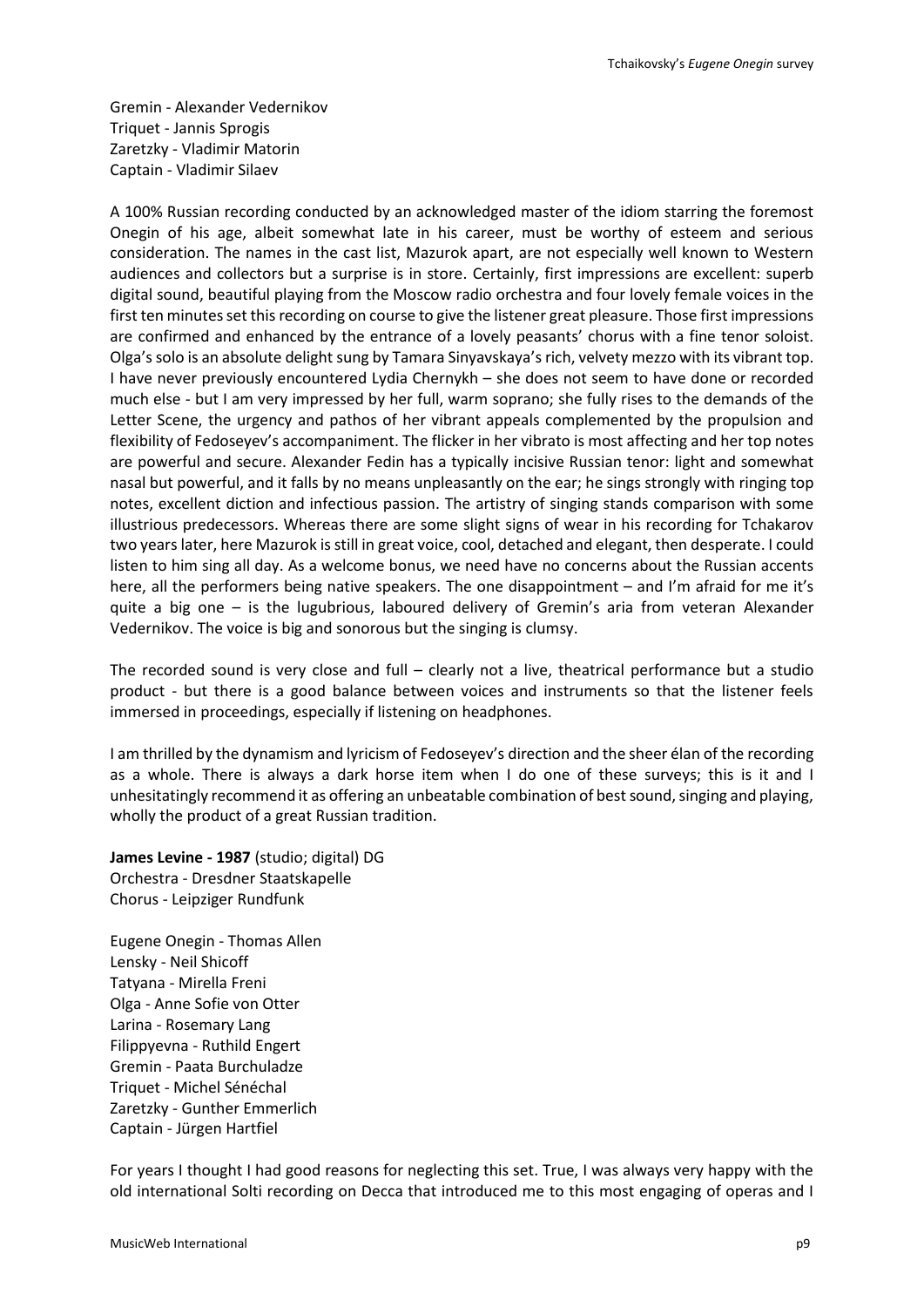then acquired two other sets which I found equally satisfying: the classic 1955 Bolshoi version with Vishnevskaya (see my review) and the later (1979) Bolshoi recording with Mazurok, a favourite singer - but neither of these, although wholly authentic in a way that it would be unreasonable to expect Levine and co to achieve, is great sonically, and there is always a case for hearing an opera in best sound - which this DG set most certainly is. That is just as well, as the Staatskapelle's playing is sensational. Levine makes Solti, of all conductors, sound almost tame by comparison; key moments such as the duel and the last scene of desperate farewell crackle with intensity and every singer is profoundly immersed in his character. It is the dramatic intensity of this recording which most attracts me; I started to listen, felt myself ineluctably drawn into the narrative and then listened straight through.

Levine's cast really appreciates the psychological complexities of the tale and give it pathos and verisimilitude. I had imagined that Freni would be too old for Tatyana, yet there is scarcely a trace of a beat in her voice despite her being 52 at the time of this recording; she is extraordinarily steady, expressive and vibrant, top notes never flap and that homogeneity and beauty of tone are as striking as ever. She was always good at portraying quiet desperation and is even finer here than she is in the even later (1991) *Pique Dame* with Hvorostovsky, where there are some incipient signs of wear in her voice - but not here. I have not always enjoyed Neil Schicoff's tight tenor, but I have never heard him sing with more freedom and passion than he does here as Lensky; he is not as elegant as Stuart Burrows but certainly more involved. Likewise, Thomas Allen has never sounded better; his baritone is steadier and more beautiful than Weikl (who always had something of a bleat) and very much the equal of Hvorostovsky - perhaps with a tad more elegance and disdain, too - but I wonder why he omits the climactic top F on "mechti" at the end of his Act One aria "Kogda bi zhizn domashnim krugom"? Disappointing! I have in the past found Anne Sofie von Otter bland; not so here as Olga, although I have nonetheless heard more characterful assumptions of the role. The supporting cast is strong amusing to hear Michel Sénéchal reprising Monsieur Triquet with just the same wit and elegance - and voice! - that he did for Solti so many years earlier. The chorus is wholly committed and Paata Burchuladze is in his element singing Russian in a role perfectly suited to his grave, sonorous tones.

Russian speakers might object to the internationally accented Russian here. I can't hear it; the singers enunciate very clearly and some, particularly Allen, sound exceptionally Slavonic to me - but what do I know? Freni was married to Russian-speaking Bulgarian Nicolai Ghiaurov so must have had some intensive help and modern opera singers generally have to be at least competent linguists. The same objection can be levelled at the Solti set, but most of us don't care or know any better.

**Emil Tchakarov – 1988** (stereo; digital) Sony Orchestra - Sofia Festival Orchestra Chorus - Sofia National Opera

Eugene Onegin - Yuri Mazurok Lensky - Nicolai Gedda Tatyana - Anna Tomowa-Sintow Olga - Rossitsa Troeva-Mircheva Larina - Stefka Popangelova Filippyevna - Margarita Lilowa Gremin - Nicola Ghiuselev Triquet - Michel Lecocq Zaretzky - Dimiter Stanchev Captain - Stoil Georgiev

The sadly short-lived Emil Tchakarov made half a dozen recordings of Russian opera for Sony and all have merit. Unfortunately, the wisdom of casting a 62-year-old Nicolai Gedda as Lensky and 56-yearold Yuri Mazurok was questionable. Gedda is certainly considerably past his prime; he never had the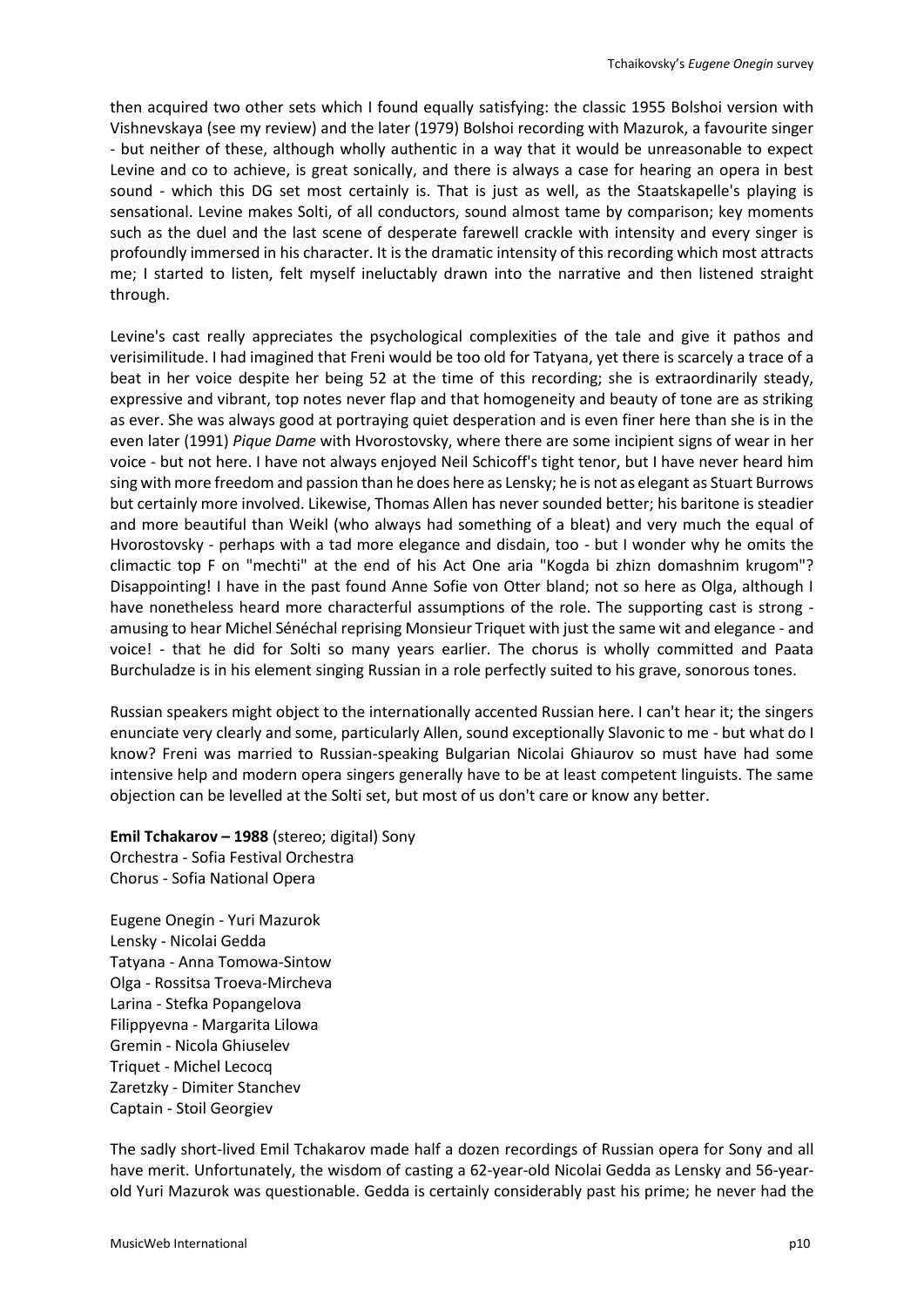freest, most pharyngeal vocal production but here he bleats unsteadily and sounds positively elderly it is no accident that he was relegated to Monsieur Triquet a mere four years later in the English recording. However, the eponymous lead singer Mazurok is least touched by anno domini and still in good voice if considerably harder of tone than of yore. In truth, all the singers here sound too mature for their roles; both Anna Tomowa-Sintow and Rossitsa Troeva-Mircheva sound too matronly to be teenage sisters and a squawky, veteran Larina spoils the opening ensemble. To be fair, Tomowa-Sintow rises to a well-sung, if not especially moving or individual, account of the Letter Scene; I do not speak Russian, but herssoundsrather potato-mouthed to me. Ironically, Nicolai Ghiuselev as the aging Prince Gremin is the youngest of the three principal male singers and sounds it, singing well, but I wouldn't say that his account of his famous aria matches the sonority of the best by such as Reizen, Ghiaurov and Nesterenko.

The sound, engineered by Karajan's Michael Glotz, is first-class and the conducting both sensitive and indulgent, catching the pathos and the constant lyricism of this wonderful music. The presentation in the original issue is the usual lavish big box with a fat, quadrilingual libretto, but all that is to no avail when the participants sound superannuated. Sadly, this, along with the Rostropovich, is the least recommendable of all the recordings reviewed here.

**Semyon Bychkov – 1990** (studio; digital) Philips; Decca Orchestra - Orchestre de Paris Chorus - Saint Petersburg Chamber Choir

Eugene Onegin - Dmitri Hvorostovsky Lensky - Neil Shicoff Tatyana - Nuccia Focile Olga - Olga Borodina Larina - Sarah Walker Filippyevna - Irina Arkhipova Gremin - Alexander Anisimov Triquet - Francis Egerton

This recording was very positively reviewed by two MWI colleagues on its re-issue [\(review](http://www.musicweb-international.com/classrev/2006/Jan06/Tchaikovsky_Onegin_4757017.htm)  $\sim$  [review\)](http://www.musicweb-international.com/classrev/2006/Feb06/Tchaikovsky_Onegin_4757017.htm) and was endorsed by 'Gramophone', along with the Solti, as a prime recommendation.

As much as I greatly admired the late Dmitri Hvorostovsky, having heard him sing live I must observe that his voice was not as large as some baritones and an increasing element of forcing vitiated its tone as he aged, even before the onset of his terminal illness; here, however, he has the advantage of youth and not having to fill a large opera house. Furthermore, this recording has a Soviet-born conductor and a preponderance of Russian singers, so authenticity is enhanced.

To some extent, I agree with the previous reviewers, but with mild reservations which prevent me from recommending this above my absolute favourite versions. I concur that Bychkov captures the elegiac mood of Tchaikovsky's idiom without exaggeration and that the orchestra and chorus here are exceptionally fine, although Bychkov does not make the music as passionate and stirring as Melik-Pasheyev, Levine or Fedoseyev and for quite long stretches the singing sounds a little "safe" to my ears until the final scene where things heat up. Sarah Walker sings what to my untutored ears sounds like idiomatic Russian but both she and the great veteran Arkhipova have something of a wobble and they don't blend especially well Nuccia Focile's soprano is aptly light and girlish but it is sometimes edgy and somewhat lacking in the substance I hear in fuller-voiced, more Russian Tatanyas, so her interpretation lacks the dimension of dark intensity which a developed lower register brings to it. Olga Borodina is yet another wholly satisfying Olga, a role which is rarely poorly cast; hers really is a voice of substance. Neil Shicoff had already sung Lensky very successfully for Levine in the 1987 studio recording; his tenor is a little constricted and he doesn't sound youthful but he is inside the role and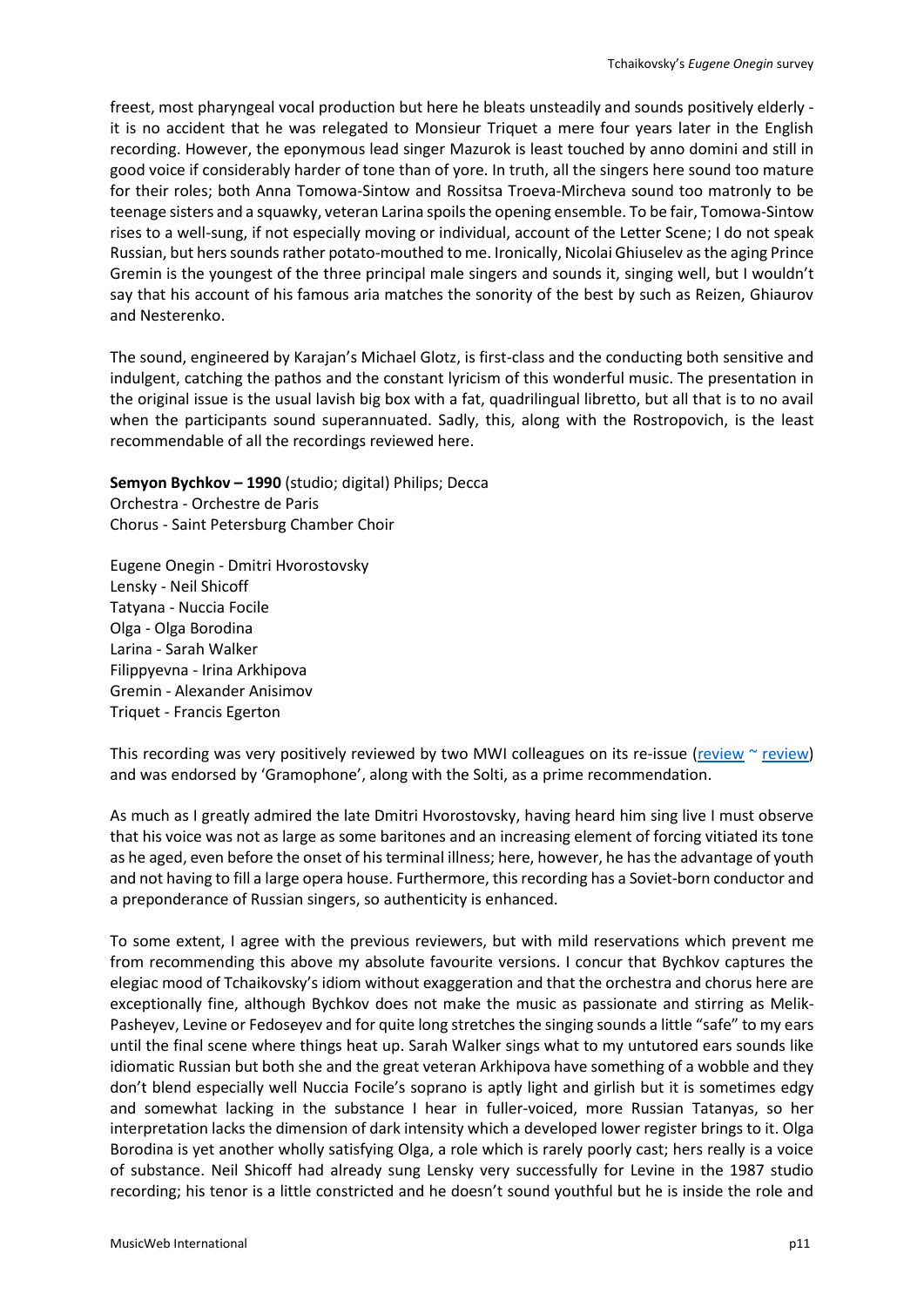frequently prepared to sing softly as well as rise to the big moments. Hvorostovsky's beautiful baritone has bite, fine line and sensuous tone, but even here, this early on in his career, I note that rather distracting habit of gasping for breath between phrases and a tendency to force for volume. There is assuredly no lack of passion in his singing, an accusation which can be levelled at several otherwise vocally superlative Onegins – but why no concluding top F on "mechti"? In the cameo roles, Francis Egerton is a charming and very Gallic Triquet and Alexander Anisimov brings his sonorous bass to depicting a restrained but moving account of Gremin's aria, his fast vibrato preferable to the slow beat which mars the line of clumsier singers.

In sum, I acknowledge this to be a very fine account but I do not quite hear the paradigm of a recording that it is hailed as by the reviews above. You may find differently and I would understand why.

**Samuel Friedmann – 1996** (studio; digital) Arte Nova Orchestra - Novosibirsk State Opera Orchestra Chorus - Novosibirsk State Opera Choir

Eugene Onegin - Alexander Lebedev Lensky - Farit Hussainov Tatyana - Elena Zelyenskaya Olga - Olga Obuchova Larina - Ludmilla Ladinskaya Filippyevna - Galina Babicheva Gremin - Alexei Levitski Triquet - Vladimir Vassilev

This is the most recent studio recording made to date and will probably be the last. Novosibirsk is hardly provincial, being Russia's third city and an important cultural as well as industrial centre, but it is fair to say that it hardly features on the radar of Western listeners, being relatively remotely located in Siberia. It has the largest theatre in Russia which is technically very well equipped and a state conservatory, so I will not patronise this recording by labelling it "surprisingly good" but you know what I mean.

Samuel Friedmann has made a dozen or so recordings for Arte Nova, mostly of Russian music, and knows what he is about. The most salient feature of this recording is its speed; it is at least ten minutes faster than the swiftest of the rest, which is not necessarily a bad thing but there are times when I wish the conductor would let us stop and smell the flowers, especially in Lensky's and Gremin's arias. The standard of singing and playing is generally good: the strings are thin but the voices are authenticsounding and very Russian, with quite an obtrusive vibrato on the part of the ladies and but also firm and vibrant tone. Not one of the singers is previously known to me but none is less than competent – although I do find the tenor constricted and strident in the typical Russian manner. His thin, bottled tone makes him the weakest link here; the four other principals are all better. Nonetheless, he attempts to soften his sound to embrace the pity and pathos of his big aria - and succeeds to some extent. The bass who sings Gremin has resonance and gravitas, without the noble poise of the very best but his sound is authentic.

The Onegin has a mostly pleasing, refined baritone of no special individuality but sometimes with a rather odd, nasal quality in the middle of his voice. Elena Zelyenskaya has a big, warm, imposing soprano which opens up thrillingly on top notes. Her 'Letter Scene' is splendidly delivered, with passion and energy.

Bear in mind that this is available at super-bargain price in good, digital sound and makes a good introduction to a great work, even if ultimately, I would always recommend a starrier, more sophisticated version.